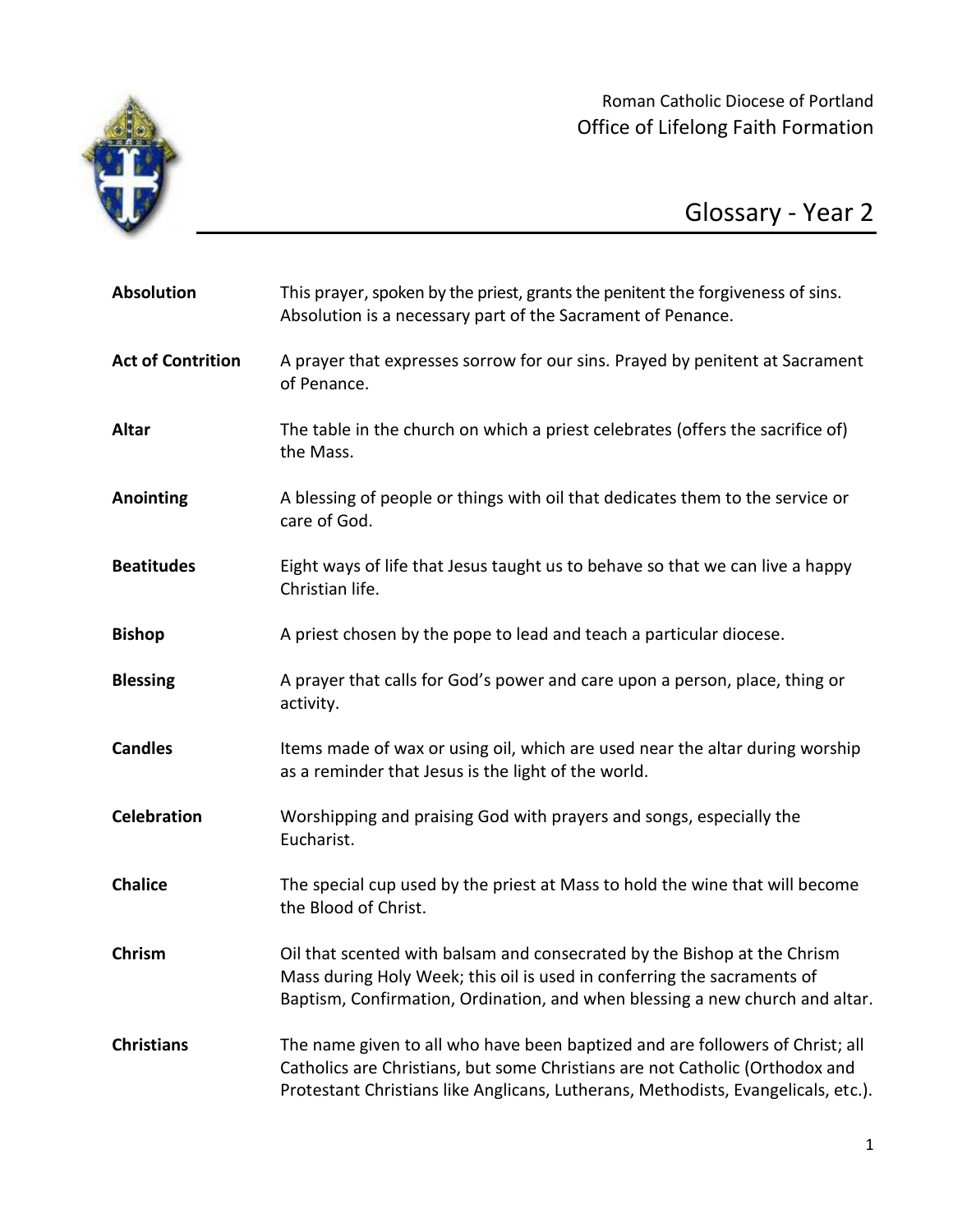**Confession** The act of telling our sins to a priest in the Sacrament of Penance or Reconciliation. The sacrament itself is sometimes referred to as Confession. **Conscience** God's voice in our minds and hearts that tells us an action is right or wrong. **Consecration** The act of making a person, place or thing holy and sacred, setting it apart for the service of God. Churches and altars are consecrated for use at the liturgy. A bishop is consecrated as they receive the fullness of the Sacrament of Holy Orders. At Mass, through the words and actions of the priest and the power of the Holy Spirit, the bread and wine become the Body and Blood of Christ. **Contrition** The sorrow we feel when we know that we have sinned (done something wrong), knowing in our hearts that we have hurt God, ourselves and others, followed by the decision not to sin again. Contrition is a necessary part of our celebration of the Sacrament of Penance. This is also known as "sorrow for sin". **Courage** Power to stand up for our faith in Christ. This gift of the Holy Spirit helps us overcome any obstacles that would keep us from professing and practicing our faith. This gift is also known as "fortitude". **Creed A** prayer that summarizes what we believe as Catholics. **Deacon** A man ordained through the Sacrament of Holy Orders to assist the bishop and priests through a ministry of charity and service. They help by proclaiming the Gospel, preaching, assisting at the altar and through service in the parish and the community**.** Deacons can celebrate Baptism and witness weddings; they can preside at funerals outside of Mass. **Eucharistic Prayer** A prayer of praise and thanksgiving to God that is the center and high point of the Mass. As the priest celebrates what Jesus did at the Last Supper, Christ's sacrifice is made truly present in the gifts of bread and wine that are changed into the Body and Blood of Christ. **Examination** Prayerfully thinking about what we have said or done, or failed to do, that **of Conscience** may have hurt our relationship with God or with other. It is an important part of preparing for the Sacrament of Penance. **Gospel** The good news of God's mercy and love that we experience in the stories of Jesus' life, death and resurrection There are four Gospels in the New Testament: Matthew, Mark, Luke and John. We listen to a reading from one of the four Gospel at every Mass. **Grace** The gift of God's life in us**.** Sanctifying grace is received in the sacraments and makes holy, that is, more Christ-like and pleasing to God. Actual grace is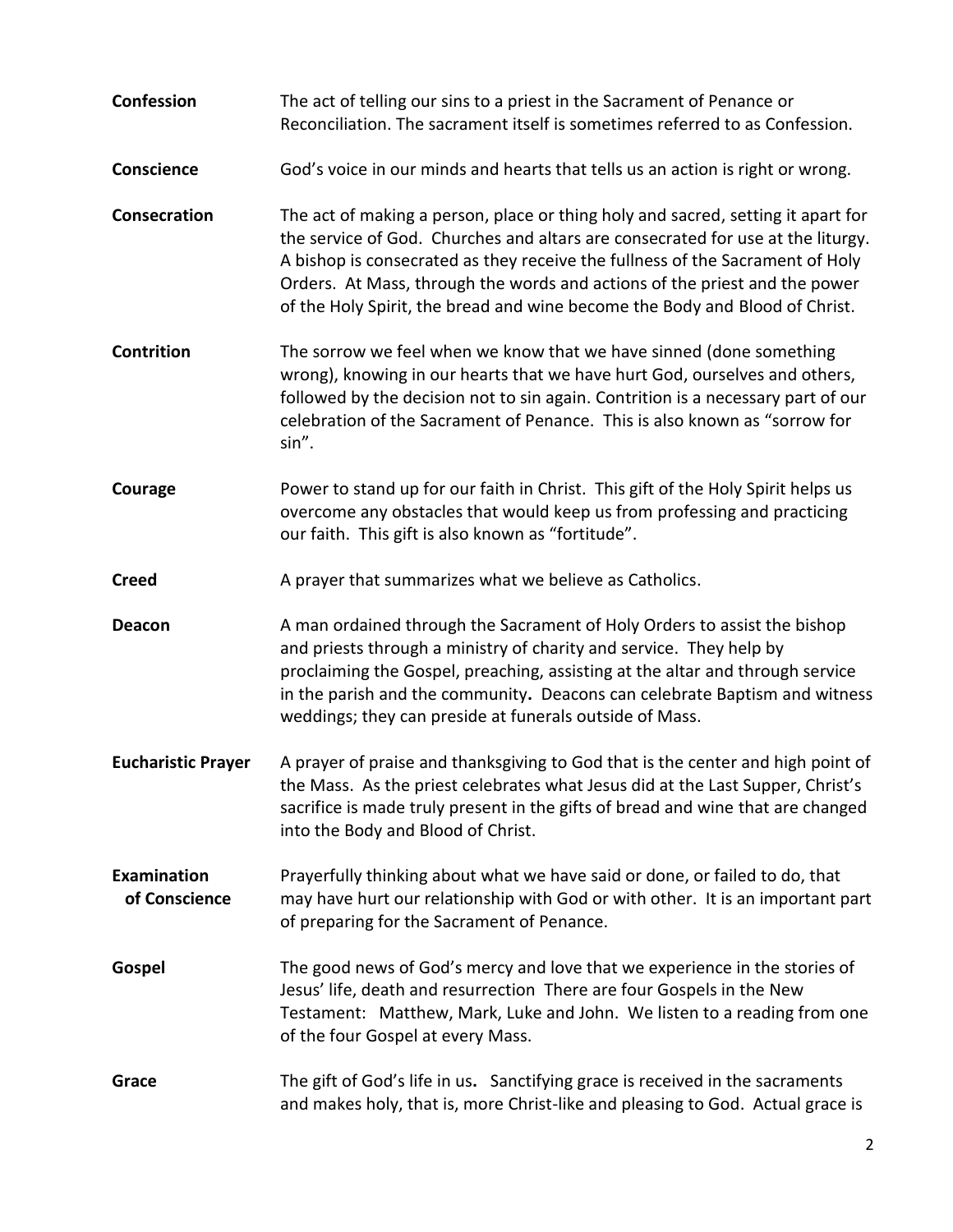|                            | the prompting of the Holy Spirit that helps us to do good and to deepen our<br>relationship with Jesus.                                                                                                                                                                                                                                    |
|----------------------------|--------------------------------------------------------------------------------------------------------------------------------------------------------------------------------------------------------------------------------------------------------------------------------------------------------------------------------------------|
| <b>Holy Water</b>          | Water that has been blessed and is used as a sacramental to remind us of our<br>Baptism.                                                                                                                                                                                                                                                   |
| <b>Homily</b>              | An explanation by the bishop, priest or deacon of the Word of God<br>proclaimed at Mass. The homily relates the Word of God to our lives as<br>Christians.                                                                                                                                                                                 |
| <b>Host</b>                | The name given to the bread used at Mass that will become the Body of<br>Christ. It comes from Latin "hostia," which means victim and remembers<br>Jesus' sacrifice on the cross.                                                                                                                                                          |
| Indelible                  | The sacraments of Baptism, Confirmation and Holy Orders, in addition to<br>grace, confer a permanent spiritual mark (character) that cannot be removed.<br>Therefore these sacraments can never be repeated.                                                                                                                               |
| <b>Intercessions</b>       | Prayers or petitions asking God to help others.                                                                                                                                                                                                                                                                                            |
| <b>Kingdom of God</b>      | The power of God's love active in our lives and in our world. We experience<br>the Kingdom of God now and will experience it fully in heaven.                                                                                                                                                                                              |
| Knowledge                  | Allows us to see the circumstances of our lives the way God sees them and to<br>choose the right path that will lead us to God. This gift of the Holy Spirit helps<br>us to determine God's purpose for our lives and avoid obstacles that will keep<br>us from him.                                                                       |
| <b>Last Supper</b>         | The last meal Jesus had with his disciples on the night before he sacrificed<br>himself for us on the cross. At the Last Supper, Jesus took bread and wine,<br>blessed them, and said that they were his Body and Blood. Every Mass is a<br>remembrance of this last meal.                                                                 |
| Laying on of Hands         | Gesture that is a sign of the transforming power of the Holy Spirit. The priest<br>extends his hands over us at Baptism, Confirmation and Penance. Before the<br>consecration of the Mass, the priest extends his hands over the bread and<br>wine. At Ordination, the bishop lays hands on the candidates for diaconate or<br>priesthood. |
| Lectionary                 | The book that contains all of the Scripture readings used at Mass during the<br>Liturgy of the Word.                                                                                                                                                                                                                                       |
| <b>Liturgy of the Word</b> | First part of the Mass, during which we listen to God's word from the Bible (as<br>found in the Lectionary) and consider how to live it in our lives.                                                                                                                                                                                      |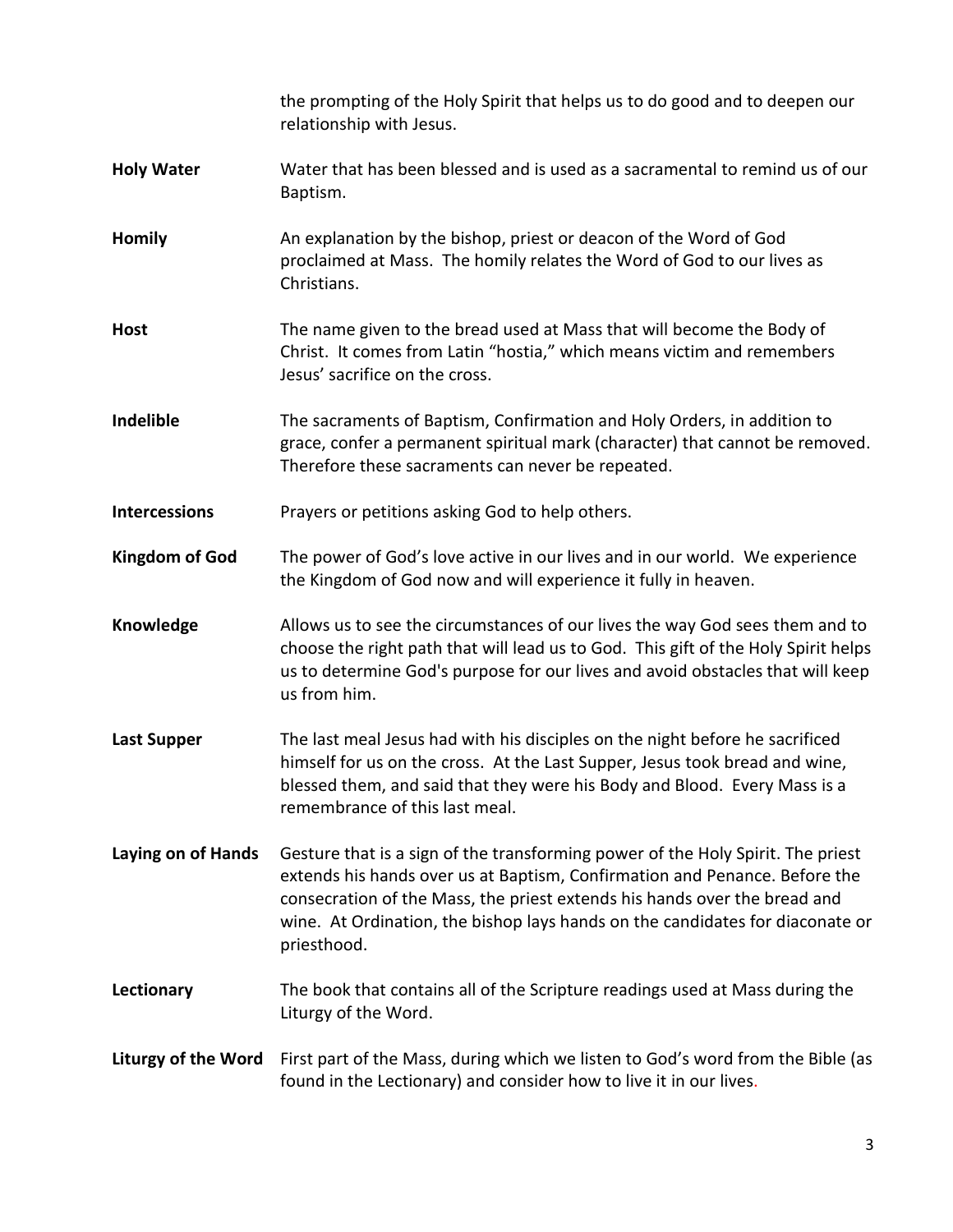| Liturgy of<br>the Eucharist | Second part of the Mass, during which the gifts of bread and wine are<br>consecrated and become the Body and Blood of Christ. We also receive Holy<br>Communion.                                                                                                             |
|-----------------------------|------------------------------------------------------------------------------------------------------------------------------------------------------------------------------------------------------------------------------------------------------------------------------|
| <b>Mary</b>                 | Mother of Jesus. She is called "blessed" or "full of grace" because God chose<br>her to be the mother of his Son.                                                                                                                                                            |
| Penance                     | An action that the priest asks us to do after he absolves us from our sins in<br>Confession, and which expresses our desire to change our lives by turning<br>away from sin and live how God wants us to live.                                                               |
| <b>Penitential Act</b>      | During the Introductory Rite at Mass, we reflect on the areas of our life that<br>are in need of the healing grace of God and are reminded that God is loving,<br>merciful and forgiving.                                                                                    |
| <b>Pentecost</b>            | The fiftieth (50 <sup>th</sup> ) day after Jesus was raised from the dead. On this day, the<br>Church was born as the Holy Spirit was sent upon Jesus' apostles, Mary, and<br>other disciples.                                                                               |
| Pope                        | The successor of St. Peter, Bishop of Rome and leader of the Roman Catholic<br>Church. Because he has the authority to act in the name of Christ, the pope is<br>called the Vicar of Christ.                                                                                 |
| <b>Priest</b>               | A man who has accepted God's call to serve the Church by guiding it and<br>building it up through the ministry of the Word and the celebration of<br>sacraments. Through Holy Orders, men receive a permanent sacramental<br>mark that calls them to minister in the Church. |
| Psalm                       | A prayer in the form of a poem written to be sung in worship. The Book of<br>Psalms in the Bible contains 150 psalms that include every expression of<br>human prayer.                                                                                                       |
| <b>Real Presence</b>        | The belief that the person of Jesus Christ truly and fully comes to us in Holy<br>Communion. It is the gift of the life of the form of the consecrated bread and<br>wine.                                                                                                    |
|                             | Reconciliation Room Small room within the church where we go to celebrate the Sacrament of<br>Reconciliation or Penance.                                                                                                                                                     |
| <b>Reconciliation</b>       | The renewal of friendship after that friendship has been broken by our<br>Hurtful action or lack of action (sin). In the Sacrament of Penance or<br>Reconciliation, we are reconciled (reunited) with God, the Church and others<br>because of God's mercy and forgiveness.  |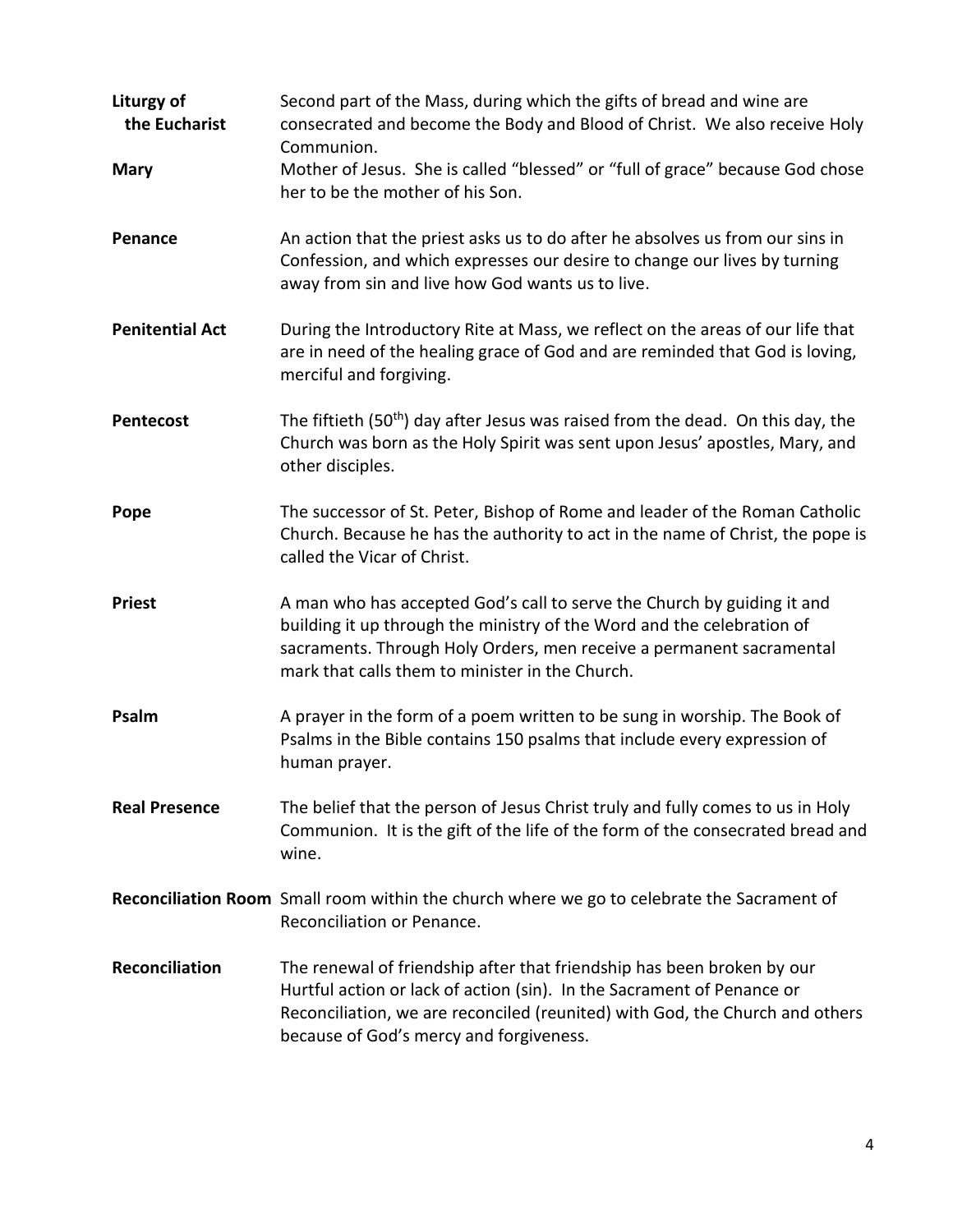**Religious Life** Men and Women who freely respond to a call to follow Jesus by living the vows of chastity, poverty, and obedience in community with others. **Reverence** Enables us to have respect for God, and to rely on him completely. This gift of the Holy Spirit inspires us to joyfully want to serve God and others. This gift is also known as "piety". **Right Judgement** Enables us to discern (judge) between right and wrong (to avoid sin and live as God would want us to live), especially in difficult situations. This gift of the Holy Spirit helps us make choices to live as faithful followers of Jesus. This gift is also known as "counsel". **Sacrament** One of the seven sacred ways through which God's life enters our lives through the work of the Holy Spirit. Sacraments are visible signs that convey the invisible reality of God's grace. Jesus gave us three Sacraments of initiation that bring us into his family, the Church: Baptism, Confirmation and Eucharist. He also gave us two Sacraments of Healing: Reconciliation and Anointing of the Sick; and he gave us two Sacraments at the Service of Communion: Matrimony (marriage) and Holy Orders (becoming a deacon, priest, or bishop). **Sign of Peace** Ancient gesture which we offer to one another before receiving holy Communion at Mass, reminding us that we are to be a people united with one another in the peace of Christ who is present among us. **Sin** Ignoring, injuring or rejecting our relationship with God or others. A deliberate thought, word, deed, or failure to act that offends God and hurts our relationship with other people. Some sin is mortal (serious or deadly) and needs to be confessed in the Sacrament of Penance, also called Reconciliation. Other sin is venial, or less serious. **Sponsor** Confirmation sponsors bring the candidates to receive the sacrament, present them to the minister for anointing, and will later help them to fulfill faithfully their baptismal promises under the guidance of the Holy Spirit whom they have received. **Stole** Whenever a priest celebrates Mass or administers the sacraments, he wears the stole as a sign that he is performing an official priestly duty**. Temptation** Feelings, people, or things that try to turn us away from God's love and living a holy life. **Ten Commandments** The rules of love that were given to Moses on Mount Sinai. The Ten Commandments sum up God's Law and show us what is required to love God and our neighbor.